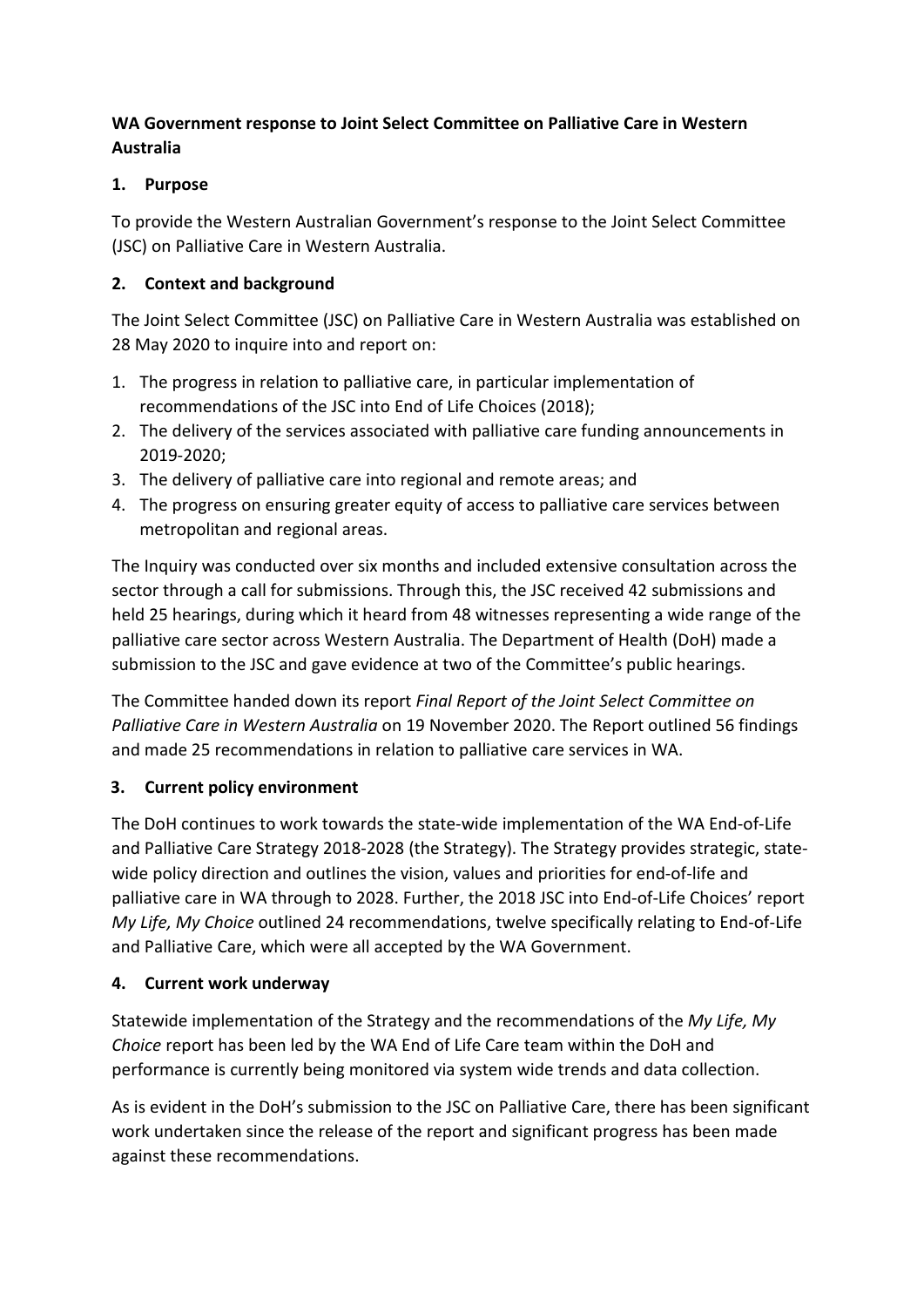In addition to meeting new challenges and emerging needs within the provision of end-oflife and palliative care services across WA, the program of work to date has included progress in the following:

- Development of consistent definition of palliative care which will not only inform future work in accurately capturing the level of palliative care activity and expenditure in WA but also improve the level of understanding of palliative care among health professionals and the wider community.
- Considerable work to better understand and measure current and unmet demand for palliative care services which will contribute to the work around more accurately capturing activity going forward.
- Development and piloting of an education and training framework for health professionals to build palliative care capacity within the system.
- Completion of an independent review of palliative care service models from the consumer's perspectives which will be used to inform further work around service model development
- Establishment of a non-clinical Palliative Care information and community hotline to assist people in navigating palliative care services, including providing advice on where to access further information and services.
- Improvements in governance structures for the delivery of palliative care in WACHS and to ensure regional services are adequately funded to meet demand.
- Establishment of nurse-led district-based multidisciplinary palliative care teams within each WACHS region.
- Establishment of a seven-day telehealth after-hours nursing support using high definition video consultation for WACHS regions.

## **5. Summary of responses to Recommendations**

Responses to the Committee's recommendations have been informed by consultation undertaken by the DoH with stakeholders. All recommendations are supported in principle and further work will be done to validate the components required and determine the feasibility, application, approach and implementation with key stakeholders. Many of the recommendations are quite broad in their scope and will have significant clinical funding and resource implications.

| <b>Rec</b>     | Recommendation                                                                                                                                                     | <b>Assigned</b>        | Response                          |
|----------------|--------------------------------------------------------------------------------------------------------------------------------------------------------------------|------------------------|-----------------------------------|
| #              |                                                                                                                                                                    | <b>Responsibility</b>  | Commentary                        |
| 1              | The Minister for Health facilitate the removal<br>of administrative barriers to the smooth<br>transition of patients between palliative care<br>service providers. | Minister for<br>Health | Supported, noting<br>dependencies |
| $\overline{2}$ | The Minister for Health facilitate and monitor<br>an improved communication protocol, and if<br>necessary an improved communication                                | Minister for<br>Health | Supported, noting<br>dependencies |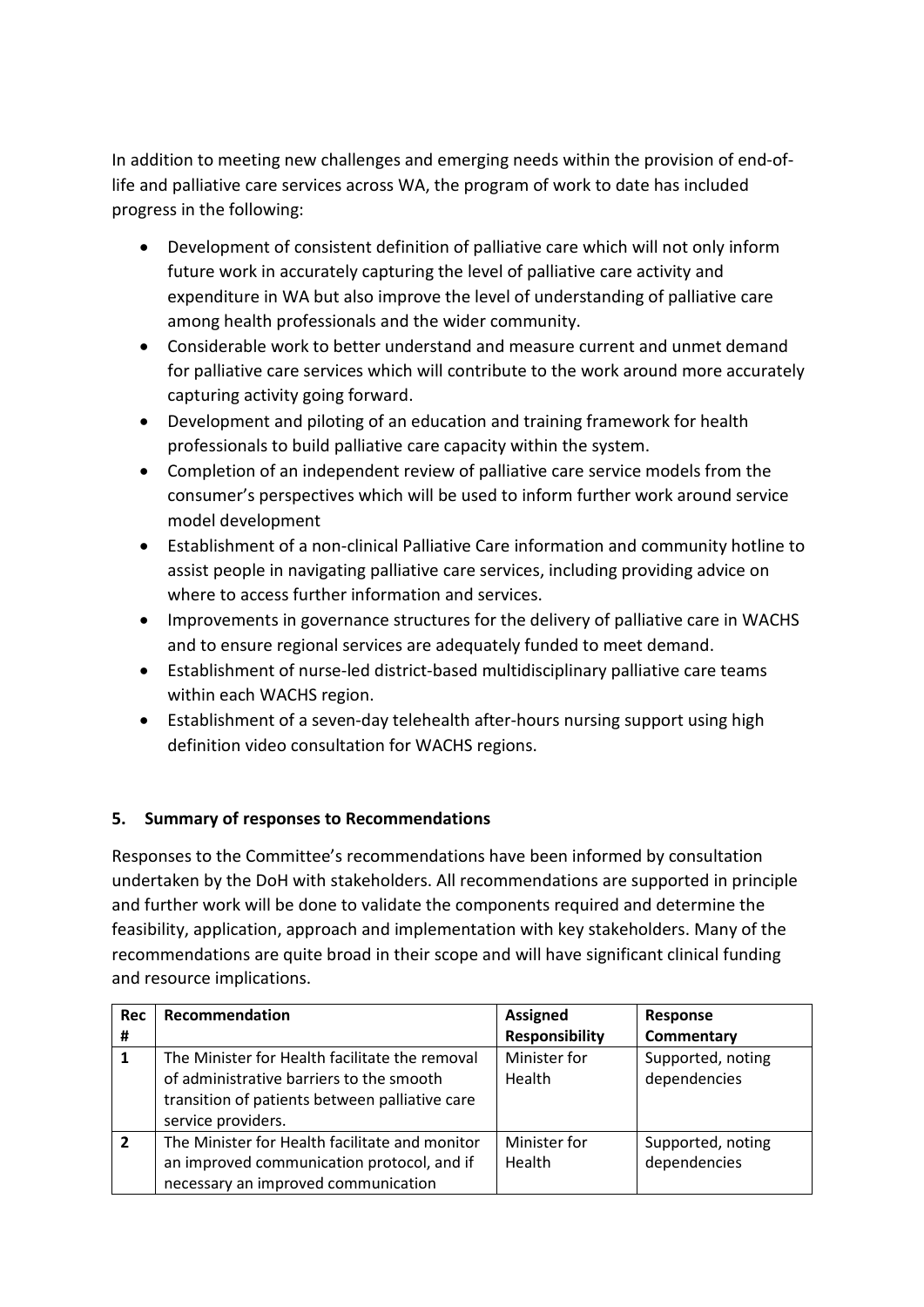|                         | pathway, between medical practitioners and       |                                   |                   |
|-------------------------|--------------------------------------------------|-----------------------------------|-------------------|
|                         | specialist palliative cares services.            |                                   |                   |
| $\overline{\mathbf{3}}$ | The Minister for Health ensure that the          | Minister for<br>Supported, noting |                   |
|                         | scoping of a palliative care navigator model by  | Health                            | dependencies      |
|                         | the Department of Health is progressed.          |                                   |                   |
| 4                       | The Minister for Health commission an            | Minister for                      | Supported, noting |
|                         | independent evaluation of whether                | Health                            | dependencies      |
|                         | telepalliative care services would be of benefit |                                   |                   |
|                         | to patients in the metropolitan area.            |                                   |                   |
| 5                       | The Minister for Health ensure that              | Minister for                      | Supported, noting |
|                         | metropolitan palliative care patients who do     | Health                            | dependencies      |
|                         | not qualify for the National Disability          |                                   |                   |
|                         | Insurance Scheme or the Commonwealth             |                                   |                   |
|                         | Home Support Program have timely access to       |                                   |                   |
|                         | domiciliary homecare assistance.                 |                                   |                   |
| 6                       | The funding of volunteer services in palliative  | <b>WA Health</b>                  | Supported, noting |
|                         | care be prioritised through models such as the   |                                   | dependencies      |
|                         | Compassionate Communities model.                 |                                   |                   |
| $\overline{\mathbf{z}}$ | The Minister for Health develop a plan to        | Minister for                      | Supported, noting |
|                         | increase the number of consultation liaison      | Health                            | dependencies      |
|                         | psychiatrists available to palliative care       |                                   |                   |
|                         | patients.                                        |                                   |                   |
| 8                       | The Minister for Health explain why additional   | Minister for                      | Supported, noting |
|                         | funding to increase the palliative care          | Health                            | dependencies      |
|                         | workforce was not allocated in the January       |                                   |                   |
|                         | 2020 Expenditure Review Committee                |                                   |                   |
|                         | submission                                       |                                   |                   |
| 9                       | A majority of the Committee, comprising Hon      | Minister for                      | Supported, noting |
|                         | Nick Goiran MLC, Mr Zak Kirkup MLA, Mr           | Health                            | dependencies      |
|                         | Shane Love MLA and Hon Alison Xamon MLC,         |                                   |                   |
|                         | recommends that the Minister for Health          |                                   |                   |
|                         | prioritise additional funding to increase the    |                                   |                   |
|                         | palliative care workforce as noted in the        |                                   |                   |
|                         | Department of Health's WA Health End-of-Life     |                                   |                   |
|                         | and Palliative Care - Current State of WA        |                                   |                   |
|                         | palliative care service provision and key        |                                   |                   |
|                         | findings: Working paper; June 2020, page 30.     |                                   |                   |
| 10                      | The Minister for Health prepare a plan to:       | Minister for                      | Supported, noting |
|                         | a) increase the palliative care workforce        | Health                            | dependencies      |
|                         | b) increase the availability of further          |                                   |                   |
|                         | education in palliative care and general         |                                   |                   |
|                         | practitioner registrar positions in palliative   |                                   |                   |
|                         | care.                                            |                                   |                   |
| 11                      | Palliative Care units be designed in             | <b>WA Department</b>              | Supported, noting |
|                         | consultation with local Aboriginal community     | of Health and                     | dependencies      |
|                         | members and elders.                              | <b>WACHS</b>                      |                   |
| 12                      | The Minister for Health ensure that culturally   | Minister for                      | Supported         |
|                         | appropriate resources are available for          | Health                            |                   |
|                         | Aboriginal people to explain palliative care.    |                                   |                   |
| 13                      | WA Health regularly communicate the              | WA Health                         | Supported         |
|                         | progress of implementation of the                |                                   |                   |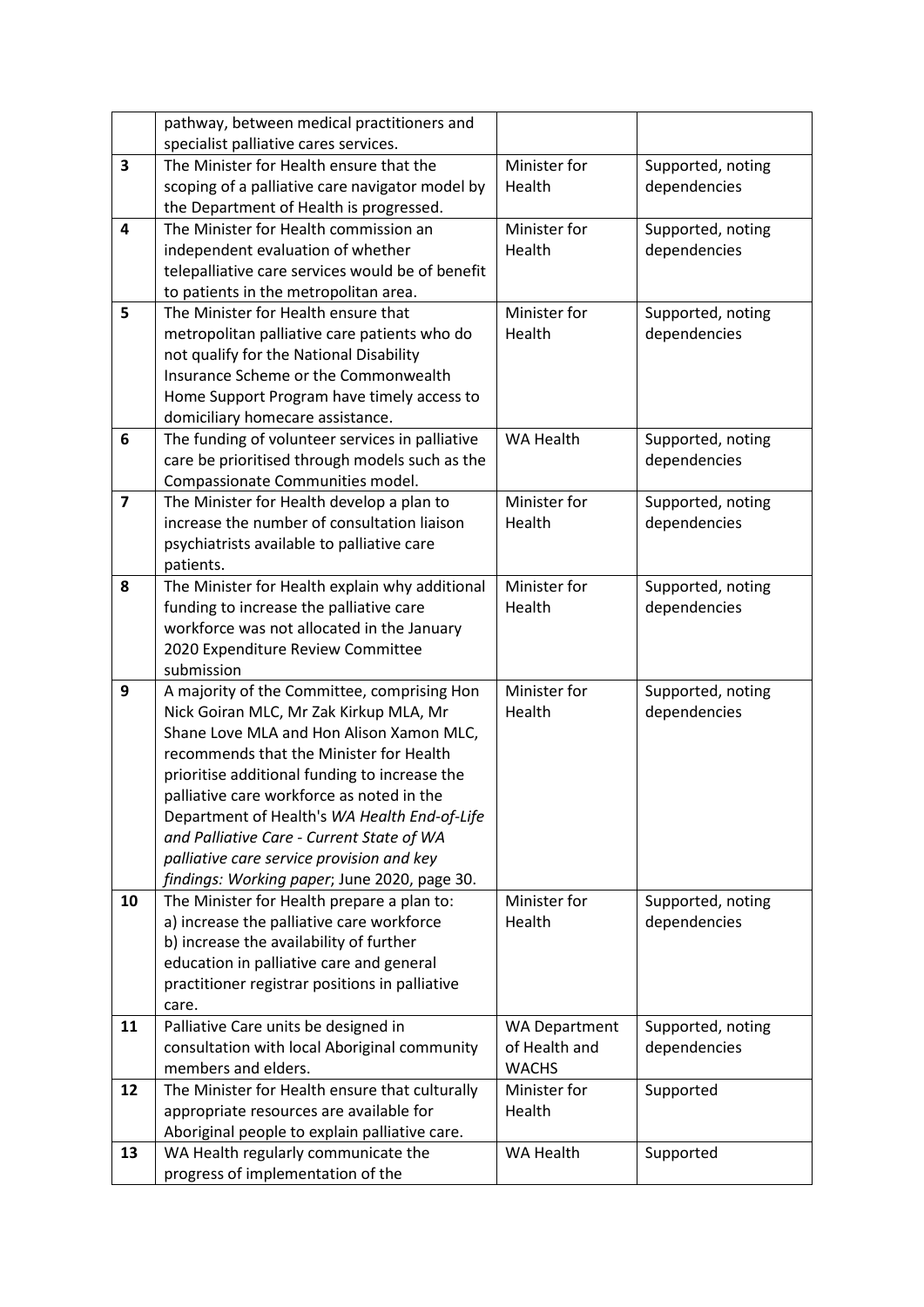|    | recommendations of the Joint Select                                   |                  |                   |
|----|-----------------------------------------------------------------------|------------------|-------------------|
|    | Committee on End of Life Choices to                                   |                  |                   |
|    | stakeholders in the palliative care sector, and                       |                  |                   |
|    | the Department of Health include a summary                            |                  |                   |
|    | of those communications in its Annual Report.                         |                  |                   |
| 14 | WA Health undertake an evaluation of                                  | WA Health        | Supported, noting |
|    | whether the ten additional inpatient beds in                          |                  | dependencies      |
|    | the northern suburbs of Perth referred to in                          |                  |                   |
|    |                                                                       |                  |                   |
|    | the funding announcement of 10 October                                |                  |                   |
|    | 2019:                                                                 |                  |                   |
|    | a) will meet the unmet inpatient palliative                           |                  |                   |
|    | care needs of the northern suburbs of Perth as                        |                  |                   |
|    | identified by the Joint Select Committee on                           |                  |                   |
|    | <b>End of Life Choices</b>                                            |                  |                   |
|    | b) constitute an 'inpatient specialist palliative                     |                  |                   |
|    | care hospice' for the purposes of                                     |                  |                   |
|    | recommendation 7 of the Joint Select                                  |                  |                   |
|    | Committee on End of Life Choices.                                     |                  |                   |
|    |                                                                       |                  |                   |
| 15 | The North Metropolitan Health Service and                             | NMHS and         | Supported         |
|    | the Department of Health report on the                                | Department of    |                   |
|    | progress of implementation of                                         | Health           |                   |
|    | recommendation 7 of the Joint Select                                  |                  |                   |
|    | Committee on End of Life Choices in their next                        |                  |                   |
|    | Annual Reports.                                                       |                  |                   |
| 16 | WA Health use the results of the independent                          | <b>WA Health</b> | Supported, noting |
|    | review undertaken pursuant to                                         |                  | dependencies      |
|    | recommendation 9 of the Joint Select                                  |                  |                   |
|    | Committee on End of Life Choices, and the                             |                  |                   |
|    | audit undertaken pursuant to                                          |                  |                   |
|    | recommendation 10 of the Joint Select                                 |                  |                   |
|    | Committee on End of Life Choices, to quantify                         |                  |                   |
|    | the funding required to enable community                              |                  |                   |
|    |                                                                       |                  |                   |
|    | palliative care providers including Silver Chain<br>to provide for:   |                  |                   |
|    |                                                                       |                  |                   |
|    | a) existing demand; and                                               |                  |                   |
|    | b) growing demand.<br>The Minister for Health table in Parliament the | Minister for     |                   |
| 17 |                                                                       | Health           | Supported         |
|    | independent review undertaken pursuant to                             |                  |                   |
|    | recommendation 9 of the Joint Select                                  |                  |                   |
|    | Committee on End of Life Choices, and                                 |                  |                   |
|    | thereafter the Government's response.                                 |                  |                   |
| 18 | WA Health further refine the methodology for                          | WA Health        | Supported, noting |
|    | determining the unmet need for palliative                             |                  | dependencies      |
|    | care, and ensure the measure of unmet need                            |                  |                   |
|    | includes:                                                             |                  |                   |
|    | a) the number of those accessing palliative                           |                  |                   |
|    | care for the first time very late in the                              |                  |                   |
|    | trajectory of their illness and therefore not                         |                  |                   |
|    | receiving timely referrals                                            |                  |                   |
|    | b) general practitioner and primary care data                         |                  |                   |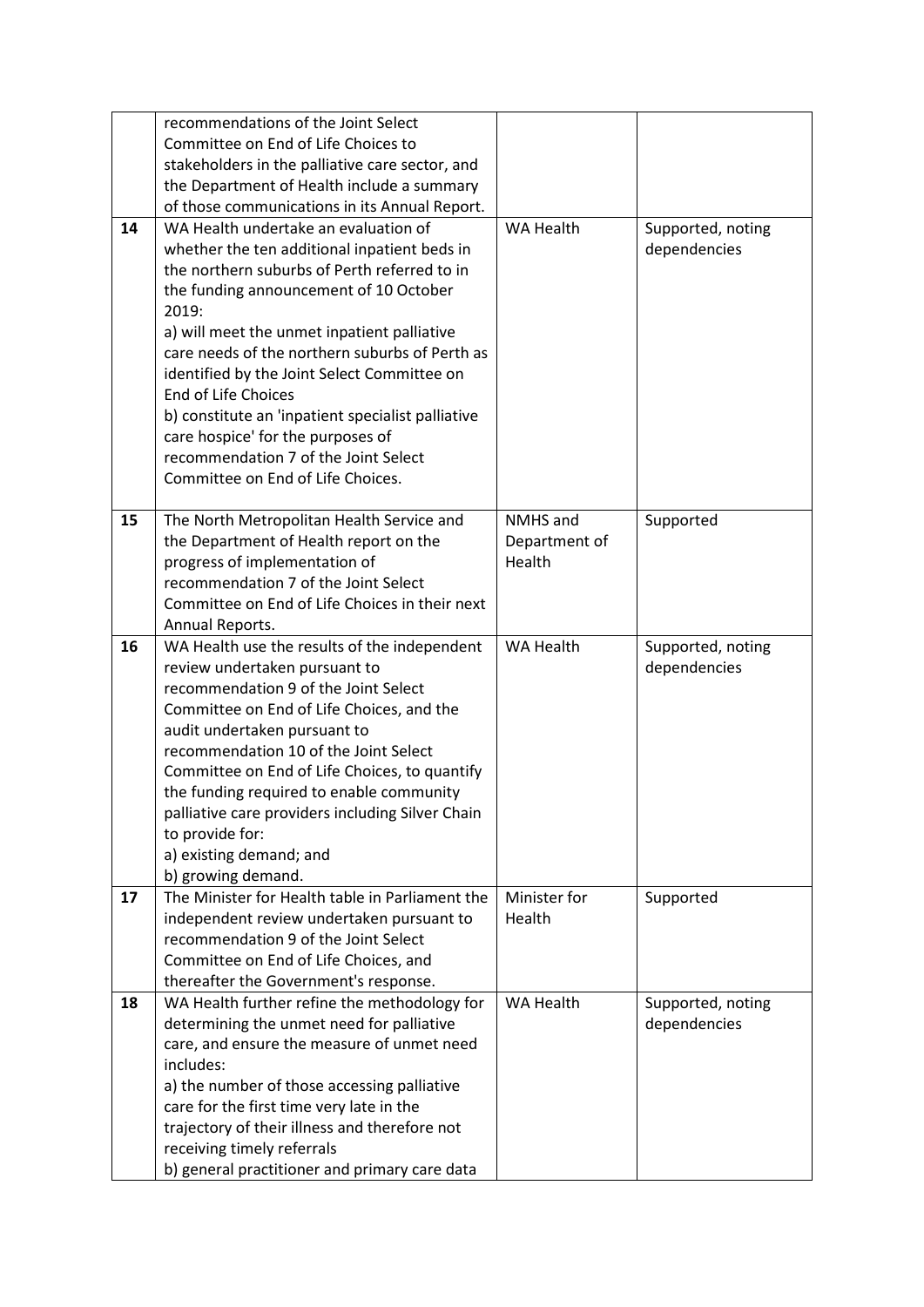|    | c) patients who received palliative care in the               |                                       |                   |
|----|---------------------------------------------------------------|---------------------------------------|-------------------|
|    | community and did not have any hospital                       |                                       |                   |
|    | admissions in the year prior to death.                        |                                       |                   |
| 19 | WA Health undertake a full roll-out of the                    | <b>WA Health</b><br>Supported, noting |                   |
|    | Electronic Palliative Care Information System                 |                                       | dependencies      |
|    | known as ePalCIS.                                             |                                       |                   |
| 20 | WA Health communicate to key stakeholders                     | <b>WA Health</b>                      | Supported         |
|    | its consistent definition of palliative care                  |                                       |                   |
|    | established pursuant to recommendation 11                     |                                       |                   |
|    | of the Joint Select Committee on End of Life                  |                                       |                   |
|    | Choices.                                                      |                                       |                   |
| 21 | The Department of Health report on the                        | Department of                         | Supported         |
|    | progress of implementation of                                 | Health                                |                   |
|    | recommendations 8,10 and 11 of the Joint                      |                                       |                   |
|    | Select Committee on End of Life Choices in its                |                                       |                   |
|    | next Annual Report.                                           |                                       |                   |
|    |                                                               |                                       |                   |
| 22 | The Minister for Health explain how the                       | Minister for                          | Supported, noting |
|    | remaining funds allocated to expanded                         | Health                                | dependencies      |
|    | regional palliative care services in 2019-20 will             |                                       |                   |
|    | be spent.                                                     |                                       |                   |
| 23 | The Department of Health undertake a                          | Department of                         | Supported, noting |
|    | detailed assessment of demand and/or need                     | Health                                | dependencies      |
|    | for palliative care services in regional and                  |                                       |                   |
|    | remote areas of Western Australia.                            |                                       |                   |
| 24 | The WA Country Health Service and the                         | WA Country and                        | Supported         |
|    | Department of Health report on progress of                    | Service and                           |                   |
|    | implementation of recommendation 13 of the                    | Department of                         |                   |
|    | Joint Select Committee on End of Life Choices                 | Health                                |                   |
|    | in their next Annual Reports.                                 |                                       |                   |
| 25 | A Committee in the 41 <sup>st</sup> Parliament monitor        | <b>WA Government</b>                  | Supported         |
|    | the progress of recommendations arising from<br>this inquiry. |                                       |                   |

*\*Assigned Responsibility: Responsibility assigned within the Final Report of the Joint Select Committee on Palliative Care in Western Australia*

#### **6. Next steps**

End-of-life and Palliative care continues to be a major focus of the WA Government as demand for services continues to grow. Implementation of the Committee's recommendations will require a system wide approach, with consultation and engagement across all stakeholders including public, private, community, aged care services, representative bodies and non-government organisations including primary healthcare teams.

Many of the recommendations outlined in this report build on the recommendations of the previous JSC on End of Life Choices, support the objectives of the Strategy and align with work currently underway by the DoH. The End-of-Life Care program has commenced detailed planning regarding the governance and resources required to support the implementation of the recommendations.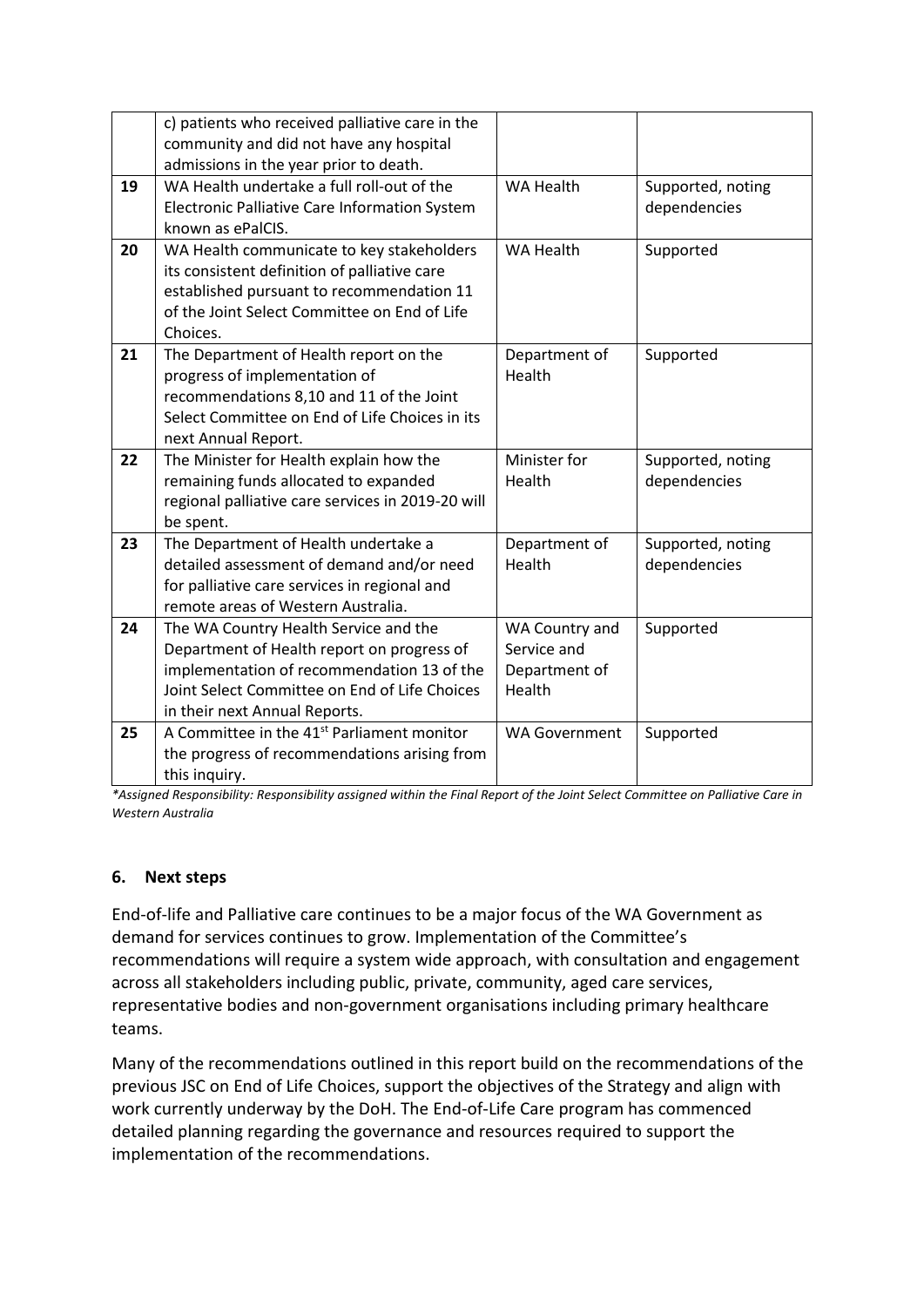Where possible, the implementation of recommendations will be progressed within current resourcing however where additional funding is required, further planning and costings will be developed and progressed through usual budget processes.